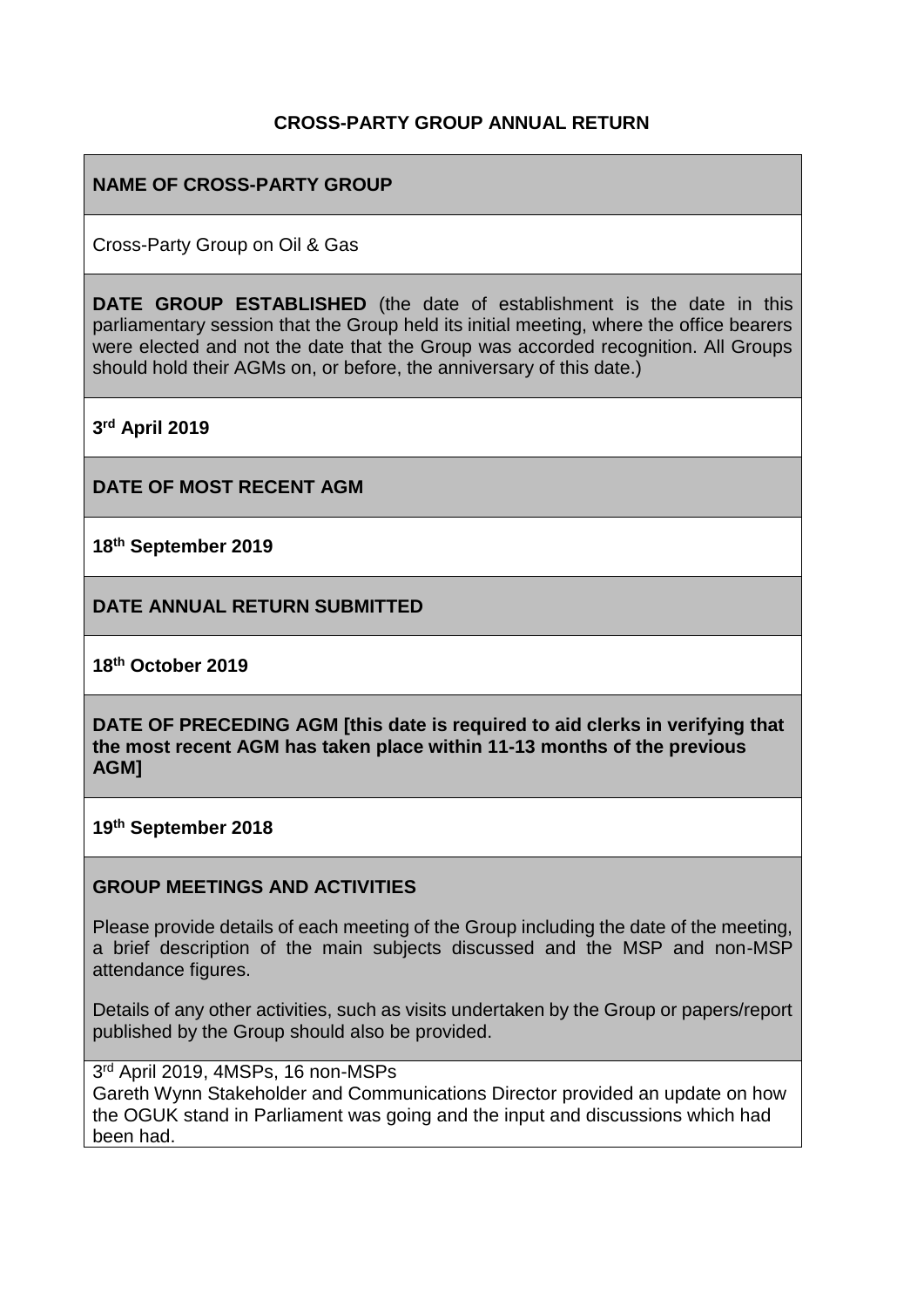Following this, Matt Abraham, Supply Chain & HSE Director for OGUK gave an update on the supply chain principles and the outlook at the current time in terms of export potential and output.

This led into a question and answer session which covered areas such as health and safety, the energy transition, carbon capture and storage, the climate change impact and the work of the supply chain in generating export capacity.

18th September 2019: 3 MSPs, 8 Non-MSPs

After the formalities of the AGM Gareth Wynn, OGUK Communications and Stakeholder Director provided an update to Offshore Europe. Discussed the vibrant atmosphere, attendance up on the previous one, 36k delegates and the new venue. He also discussed the launch of OGUKs Economic Report, Roadmap 2035 and the D&I lunch. This led to questions about the supply chain and export potential, workforce numbers, the health and safety aspect, as well as the supply chain principles.

## **MSP MEMBERS OF THE GROUP**

Please provide names and party designation of all MSP members of the Group.

Alexander Burnett, Scottish Conservatives

Lewis Macdonald, Scottish Labour

Maureen Watt, Scottish National Party

Beatrice Wishart, Liberal Democrats

Mark Macdonald, Independent

Liam McArthur, Liberal Democrat

### **NON-MSP MEMBERS OF THE GROUP**

For organisational members please provide only the name of the organisation, it is not necessary to provide the name(s) of individuals who may represent the organisation at meetings of the Group.

| <b>Individuals</b> | N/A                                  |
|--------------------|--------------------------------------|
|                    | <b>OGUK</b>                          |
| Organisations      | <b>Airbus Helicopters</b>            |
|                    | <b>BEIS</b>                          |
|                    | BP Exploration Operating Company Ltd |
|                    | Chevron Upstream Limited             |
|                    | CNR International (UK) Ltd           |
|                    | Cogna Limited                        |
|                    | <b>Control Valve Solutions</b>       |
|                    | Dana Petroleum plc                   |
|                    | Decom North Sea                      |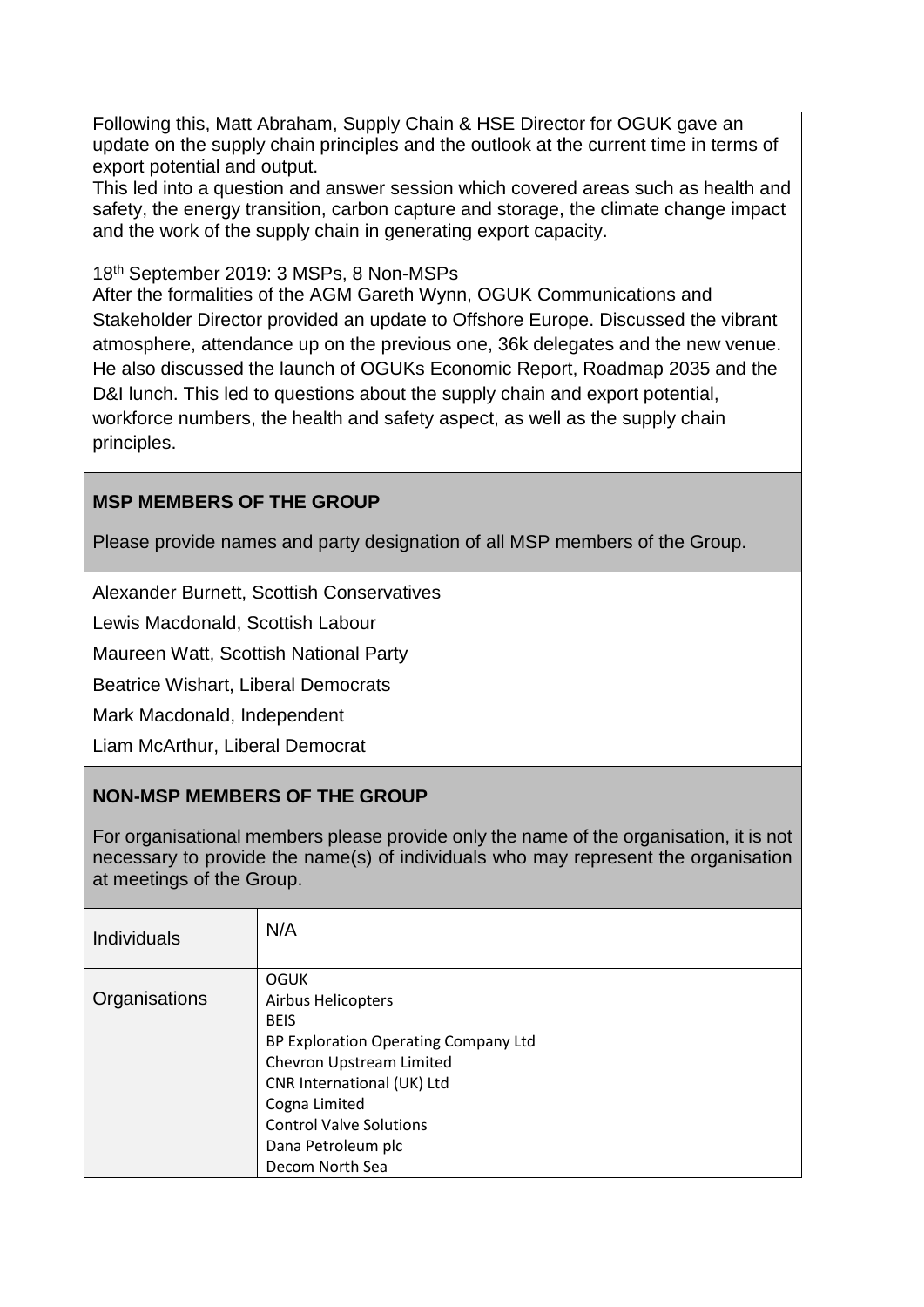| <b>Edinburgh University</b>                      |
|--------------------------------------------------|
| <b>Energy UK Limited</b>                         |
| <b>EnQuest PLC</b>                               |
| Equinor                                          |
| <b>Heriot Watt University</b>                    |
| Leadingham Chalmers LLP                          |
| Met Office                                       |
| Nexen Petroleum UK                               |
| Oil and Gas Authority                            |
| <b>OPITO</b>                                     |
| Petrofac                                         |
| <b>Pinsent Masons</b>                            |
| <b>Price Waterhouse Coopers</b>                  |
| <b>QuEnSH Specialists Limited</b>                |
| Rail Maritime and Transport Workers              |
| <b>Robert Gordon University</b>                  |
| Scottish Carbon Capture & Storage                |
| SCDI (Scottish Council Development and Industry) |
| <b>Scotland Office</b>                           |
| <b>Scottish Enterprise</b>                       |
| <b>Scottish Energy News</b>                      |
| <b>Scottish Government</b>                       |
| Shell U.K. Exploration and Production            |
| <b>Skills Development Scotland</b>               |
| <b>Spae Consulting</b>                           |
| Step Change in Safety                            |
| <b>Stork Ltd</b>                                 |
| Repsol Sinopec Resources UK                      |
| Unite                                            |
| <b>Total E&amp;P UK Limited</b>                  |
| <b>Weber Shandwick</b>                           |
| Which?Wood Mackenzie                             |

# **GROUP OFFICE BEARERS**

Please provide names for all office bearers. The minimum requirement is that two of the office bearers are MSPs and one of these is Convener – beyond this it is a matter for the Group to decide upon the office bearers it wishes to have. It is permissible to have more than one individual elected to each office, for example, co-conveners or multiple deputy conveners.

| Convener               | Alexander Burnett, Lewis Macdonald, Maureen Watt, Beatrice<br>Wishart. |
|------------------------|------------------------------------------------------------------------|
| <b>Deputy Convener</b> |                                                                        |
| Secretary              | Rebecca Groundwater, OGUK                                              |